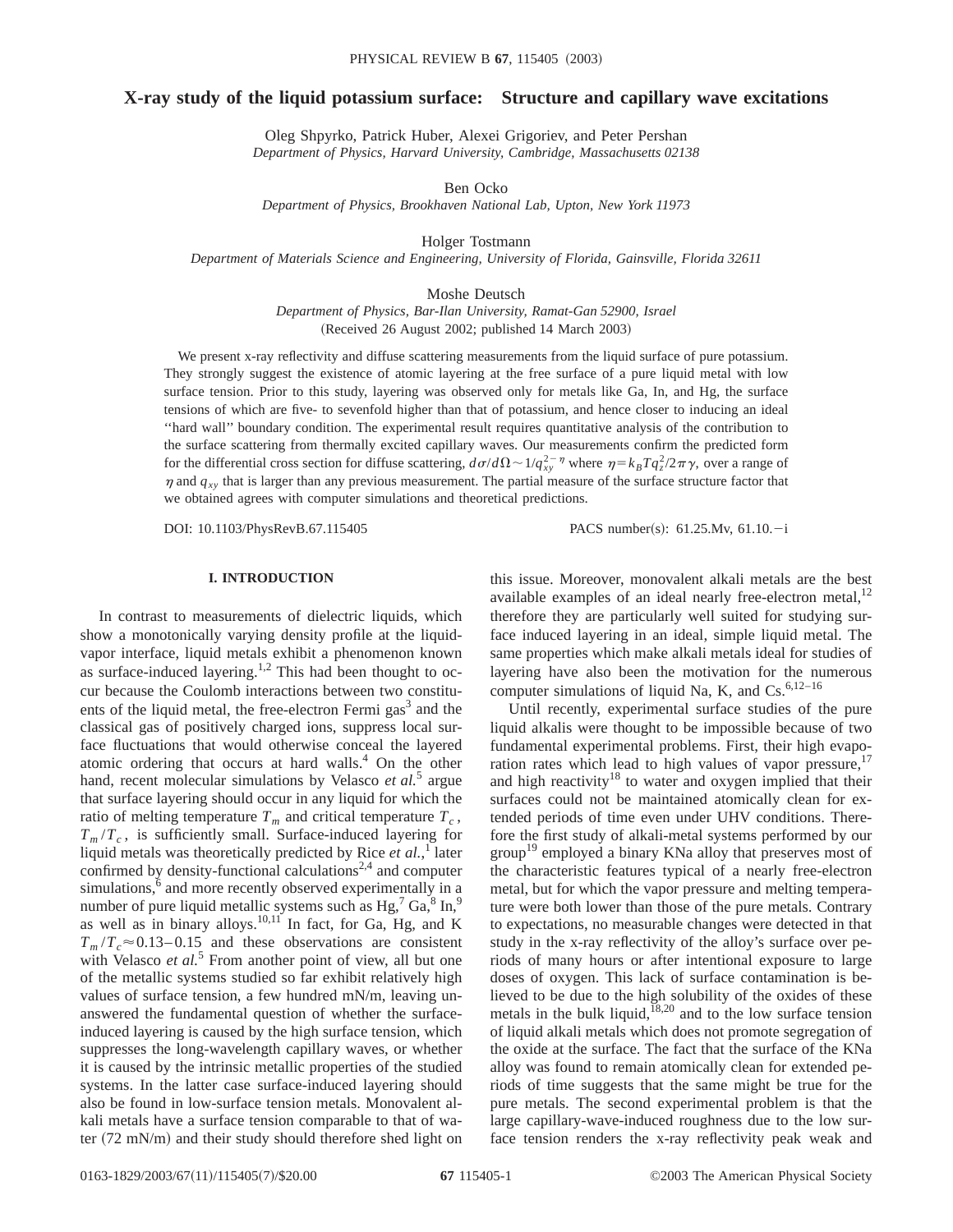

FIG. 1. Schematic description of the experimental setup.

inseparable from its diffuse wings. Thus a clear layering peak in the measured reflectivity curve, such as found in the high-surface-tension liquid metal studies,<sup>7,8,10,11,19</sup> cannot be observed here. We demonstrate here that this problem can be resolved by a subtle application of diffuse scattering and reflectivity measurements. A significant aspect of this paper pertains therefore to the methods of measurement and analysis that are necessary in order to separate the effects due to the thermal capillary waves from those of the surfaceinduced layering. Using these methods, the present study clearly demonstrates the existence of surface induced layering in liquid K, with properties similar to those of the highsurface-tension liquid metals studied previously.<sup>7,8,10,11,19</sup>

#### **II. EXPERIMENTAL DETAILS**

The sample preparation procedure and the experimental setup were similar to our previous experiment on the KNa alloy.<sup>19</sup> The sample was prepared in an argon-filled glove box ( $\lt 2$  ppm H<sub>2</sub>O,  $\lt 1$  ppm O<sub>2</sub>). The K with purity of 99.999%, which was contained in a glass ampoule, was melted and then transferred into a sealed stainless-steel reservoir inside the glove box using a glass syringe. The reservoir was sealed with a Teflon o ring and then mounted onto a UHV chamber. After a 24-h bakeout of the entire chamber to 150 °C, a base pressure of  $10^{-9}$  Torr has been established inside the UHV chamber. The K in the reservoir was then heated above the melting temperature  $T_m$ =63 °C and dropped through a capillary into a Mo sample pan mounted inside the UHV chamber by opening the valve V shown on Fig. 1. Previous to filling the pan with liquid K, the pan was cleaned by sputtering with  $Ar^+$  ions for several hours in order to remove the native Mo oxide. This latter procedure significantly improves the wetting of the sample pan by liquid K and therefore helps to achieve a larger area of macroscopically flat liquid surface than it has been possible for high surface tension metals. $8$  The sample pan was kept at a constant temperature of 70 °C. Pure K has a vapor pressure of about  $10^{-6}$  Torr at this temperature, which renders the requested UHV conditions almost impossible. We circumvented this problem by a differential pumping setup, where we used a permanently attached ion pump. By constantly pumping at the sample chamber, we were able to achieve a base pressure of about  $10^{-9}$  Torr in the chamber, three or-



FIG. 2. Kinematics of the x-ray measurement.

ders of magnitude lower than vapor pressure of K.

Measurements were carried out using the liquid surface reflectometer at CMC-CAT beam-line at the Advanced Photon Source, Argonne National Laboratory, operating at an x-ray wavelength of 1.531  $\AA^{-1}$ . The kinematics of the measurement is illustrated in Fig. 2. Two different surfacesensitive x-ray techniques were applied—specular x-ray reflectivity and x-ray diffuse scattering. In the specular x-ray reflectivity geometry, the incident angle  $\alpha$  and the reflection angle  $\beta = \alpha$  are varied simultaneously while keeping  $\Delta \Theta$  $=0$  constant. The signal is measured as a function of the surface-normal momentum transfer  $q_z = 2\pi/\lambda(\sin \alpha + \sin \beta)$ with the in-plane momentum transfer  $q_{xy}=0$ .

In the x-ray diffuse scattering geometry, the detection angle  $\beta$  is varied within the plane of incidence  $\Delta\Theta=0$ , while the incident angle  $\alpha$  stays fixed. The observed scattering therefore follows a trajectory in the  $(q_x, q_z)$  plane with  $dq_z/dq_x = \tan \beta$  and  $q_y = 0$ . The signals measured in the two geometries are, however, related since the signal measured at  $\beta = \alpha$  in the diffuse measurement is the specular signal.

The differential cross section of the diffuse scattering signal is given  $by^{21}$ 

$$
\frac{d\sigma}{d\Omega} = \frac{A_0}{\sin\alpha} \left(\frac{q_c}{2}\right)^4 \frac{k_B T}{16\pi^2 \gamma} |\Phi(q_z)|^2 \frac{1}{q_{xy}^{2-\eta}} \left(\frac{1}{q_{\text{max}}}\right)^{\eta}, \quad (1)
$$

where  $q_c$  (Ref. 22) is the critical angle for total external reflection of x rays,  $\gamma$  is the surface tension,  $q_{\text{max}} \approx \pi/\xi$  is the value of the upper cutoff for capillary wave contributions.<sup>21,23</sup> The value for  $\xi$  is empirically taken to be the nearest-neighbor atomic distance in the bulk.<sup>22,24</sup> The scattering line-shape exponent  $\eta$  is given by<sup>25</sup>

$$
\eta = \frac{k_B T}{2\pi \gamma} q_z^2. \tag{2}
$$

The principal goal of the present surface x-ray scattering measurements is to determine the surface structure factor<sup>8</sup>

$$
\Phi(q_z) = \frac{1}{\rho_{\infty}} \int dz \frac{\langle d\rho(z) \rangle}{dz} \exp(iq_z z) \tag{3}
$$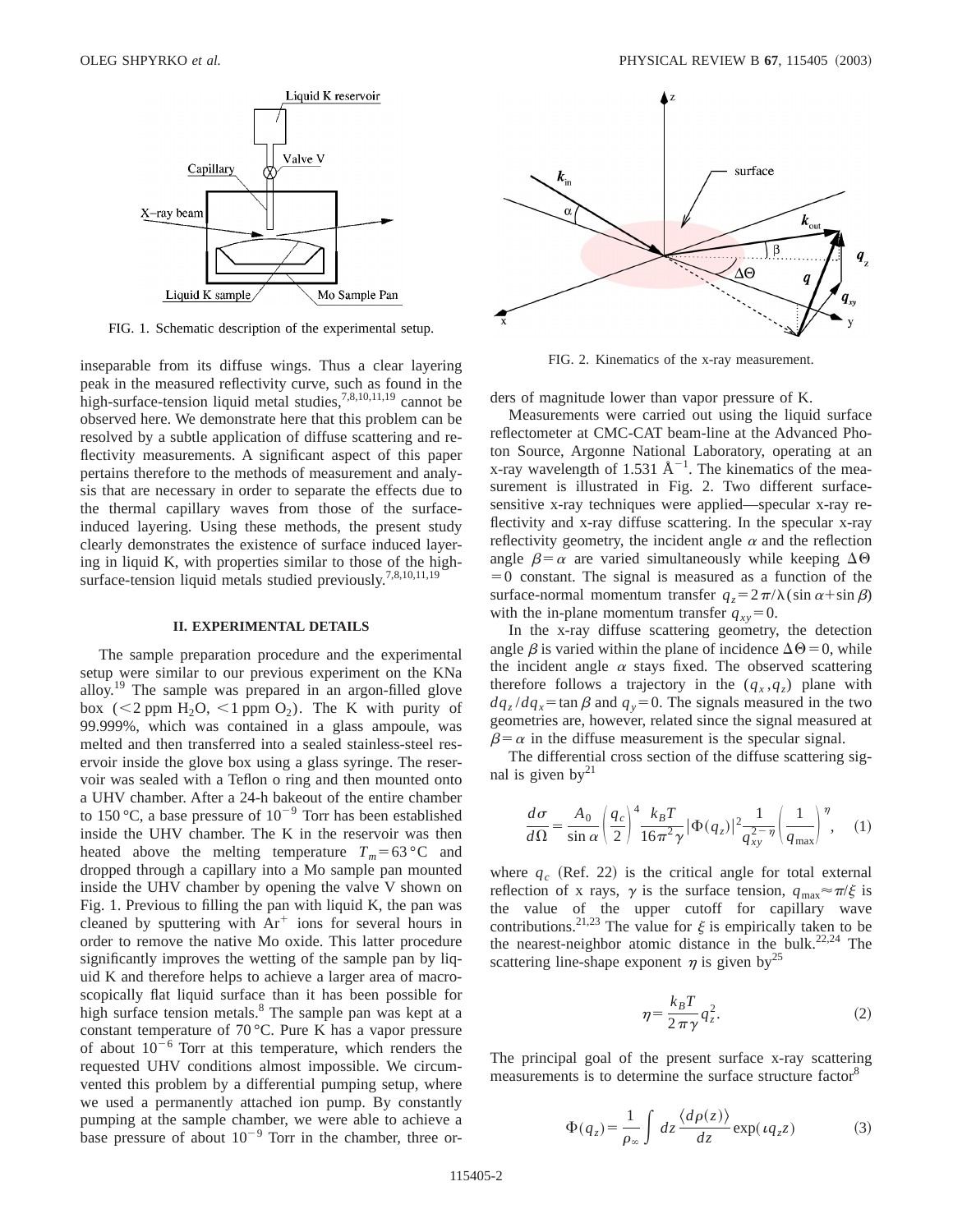which is given by the Fourier transform of the  $(x, y)$ -averaged intrinsic density profile  $\langle \rho(z) \rangle$  along the surface normal *z* in the absence of capillary waves.<sup>26</sup> In this equation,  $\rho_{\infty}$  is the bulk electron density. The fact that the peak of the differential cross section at the specular condition is algebraic, rather than a  $\delta$  function, complicates the determination of  $\Phi(q_z)$ from the measured intensity. This can be done, however, when both specular reflectivity and diffuse scattering measurements are available.

### **III. PRACTICAL CONSIDERATIONS**

It follows from Eq.  $(1)$  that the nominal specular reflectivity signal, observed at  $\alpha = \beta$  and  $\Delta\Theta = 0$ , corresponds to the integral of the  $(1/q_{xy})^{2-\eta}$  over the area  $\Delta q_{xy}^{\text{res}}(q_z)$  $= \Delta q_x^{\text{res}} \times \Delta q_y^{\text{res}}$  which is the projection of the instrumental resolution function on the horizontal plane of the liquid surface. The  $q_z$  dependence of  $\Delta q_{xy}^{\text{res}}(q_z)$  is due to the increase of the projected width of the detector resolution  $|\Delta q_y^{\text{res}}|$  $=$   $(2\pi/\lambda)$ sin  $\beta\Delta\beta$  on the plane of the surface as  $\beta$  increases. The integration results in the reflectivity scaling as  $(\Delta q_y^{\text{res}}/q_{\text{max}})^{\eta/\eta}$  and since  $\eta$  scales as  $q_z^2$ , the net effect is a Debye-Waller-like decrease in the reflectivity as  $q_z$  increases. For example, if one defines a mean-square surface roughness by taking an average over a length scale  $\approx (\Delta q_y^{\text{res}})^{-1}$ , this roughness can be written  $as^{27}$ 

$$
\sigma^2(q_z) = (k_b T / 2\pi \gamma) \ln(q_{\text{max}} / \Delta q_y^{\text{res}}). \tag{4}
$$

From this one can show that the reflectivity is proportional to a Debye-Waller factor  $\exp[-q_z^2 \sigma^2(q_z)]$ . The important point to note is that for liquid surfaces the signal measured at the specular condition  $q_{xy}=0$  depends on the resolution of the reflectometer.

The validity of the simple capillary wave model in the high *q* range remains controversial and untested. Although the model assumes that the energy for surface excitations can be described by the capillary form  $\approx \gamma / q_{xy}^2$  with a constant surface tension  $\gamma$ , over the entire range of length scales from the macroscopic to a microscopic length of the order of  $\xi$  $= \pi/q_{\text{max}}$ , where  $\xi$  is normally taken to be of the order of the interatomic/molecular spacing *a*, this is certainly not strictly true for lengths that are shorter than a length that we might designate as  $\xi_{\text{cutoff}} = \pi/q_{\text{cutoff}} > a^{28}$  Nevertheless, the basic physics is not changed if we replace  $q_{\text{max}}$  by the smaller  $q<sub>cutoff</sub>$  since the differences engineered by this are really just a matter of accounting, in the sense that it determines the relative contributions between the capillary wave and structure factor terms given in Eq.  $(1)$ . Nevertheless, this is not a serious objection to the present treatment, since the capillary wave model is certainly accurate for values of  $q_{xy}$  covered by the present measurements. Even if the model were to fail for values of  $q_{xy}$   $>$   $q_{\text{cutoff}}$ , the shorter wavelength fluctuations could be incorporated into the definition of a  $q_{\text{cutoff}}$ -dependent structure factor  $\Phi(q_z)$ . On the other hand, the fact that the intensity of off-specular diffuse scattering predicted by Eq.  $(1)$  has been shown to be in satisfactory quantitative agreement with measurements for a number of liquids over a wide range of  $q_y$  and  $q_z$  implies that  $q_{\text{cutoff}}$  is reasonably close to  $q_{\text{max}} = \pi/a$  and the extracted structure factor  $\Phi(q_z)$  is a reasonable measure of the local profile.

There are three practical considerations involved in these measurements. The first is that it is necessary to insure that the measurement corresponding to the integral over the resolution does not include a diffuse scattering contribution from sources other than the surface. For flat surfaces, for which the specular reflectivity can be described by a  $\delta$  function at  $q_{xy}$ =0, this can be accomplished by subtracting the scattering measured at some finite value of  $q_{xy}$  from the signal measured at  $q_{xy}=0$ . For liquid surfaces this separation is complicated by the fact that the signal measured at finite  $q_{xy}$ includes scattering from the  $1/q_{xy}^{2-\eta}$  tails of the cross section. We circumvent this problem in the present study by comparing the difference between measurements at  $q_{xy}=0$  and at some  $q_{xy} \neq 0$  with the same difference as predicted by the theoretical differential cross section [Eq.  $(1)$ ]. Thus we present all data in this study as differences between a signal measured at  $\{\alpha,\beta,0\}$  and at  $\{\alpha,\beta,\Delta\Theta_{\text{offset}}=0.2^{\circ}\}\$ . For specular reflectivity  $\alpha = \beta$ ; however, for off-specular diffuse measurements  $\beta \neq \alpha$ . Diffuse scattering from all sources other than the surface are essentially constant over this range of  $\Delta\Theta_{\text{offset}}$ . This is because these other sources of scattering, such as diffuse scattering from either the bulk liquid or from the vapor above the surface, only depend on the absolute value of the total momentum transfer  $|q|$  and this is essentially unchanged for small offsets in  $\Delta\Theta_{\text{offset}}$ .

The second practical consequence of the  $1/q_{xy}^{2-\eta}$  form is that as  $\eta$  increases it becomes increasingly difficult to distinguish the singular specular peak from the off-specular power-law wings. At  $\eta \geq 2$  this distinction is no longer possible, $21$  even with infinitely sharp resolution. Unfortunately, for liquid K,  $\eta$  reaches the limit of 2 at  $q_z$ = 1.74 Å<sup>-1</sup>, which is comparable to  $q_z$ = 1.6 Å<sup>-1</sup>, where the quasi-Bragg surface layering peak is expected to be observed. However, in the following paragraph we show that as a result of resolution effects, the limit at which the specular cusp can no longer be distinguished from the background in practice is even lower.

The impact of the finite resolution can be easily seen by considering a simple example of a rectangular resolution function of infinite length along the *x* axis but with a very small width along the *y* axis. For small values of  $\alpha$  this is often an excellent approximation to the real resolution functions.29 With this approximation, the integration over the  $q_x$  component yields a  $1/q_y^{1-\eta}$  dependence for the diffuse scattering, placing the value of  $\eta$  where the specular ridge disappears to be  $\eta=1$  instead of  $\eta=2$ . For K, this  $\eta=1$ limit is reached at  $q_z = 1.2 \text{ Å}^{-1}$ . The detector slit dimensions which provide an optimal compromise between intensity and resolution were discussed by one of  $us^{21}$  and are (width)  $\approx$ (height) $\times$ sin  $\alpha$ , where  $\alpha$  is the incident angle.

The third practical problem in extending x-ray reflectivity measurements to large  $q<sub>z</sub>$  is the fast falloff of the reflected intensity. Much more serious is the Debye-Waller-like factor that was discussed above. Since the surface tension  $\gamma$  for K  $(110 \text{ mN/m at } 70 \degree C)$  is much lower than that of a metal like Ga (770 mN/m),<sup>17</sup> the factor of  $\exp[-\sigma^2 q_z^2]$  with  $\sigma^2 \sim 1/\gamma$  is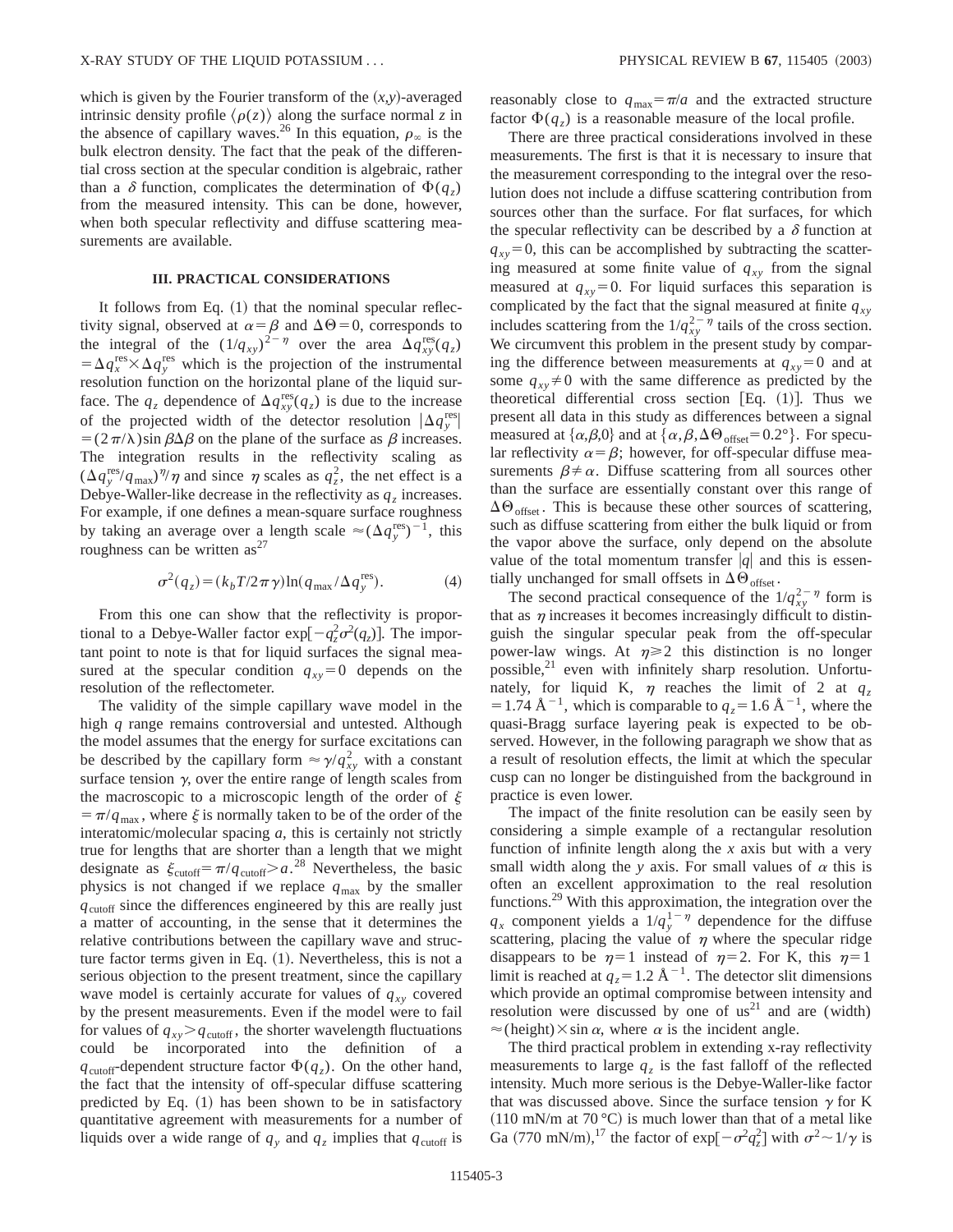

FIG. 3. Comparison of x-ray diffuse scattering scans taken with point detector—filled squares, and position sensitive detector  $(PSD)$ —open circles. The specular condition corresponds to  $q<sub>z</sub>$  $=0.3 \text{ Å}^{-1}$ . The resolution of the bicron detector (0.22 mm vertically and 2.5 mm horizontally) was chosen to match that of a PSD. Also shown is a line which represents theoretical modeling using the capillary-wave theory for given resolution, temperature  $(70 °C)$ and surface tension  $(110 \text{ mN/m})$ .

orders of magnitude smaller than that of Ga at the same values of  $q<sub>z</sub>$ . Even at high-flux synchrotron facilities such as the Advanced Photon Source the low count rates of the reflectivity signal observed at  $q_z \approx 1.0 - 1.1$  Å<sup>-1</sup> are among the dominant limiting factors of the  $q_z$  range accessible in this experiment.

#### **IV. MEASUREMENTS**

To partially compensate for the low intensity the offspecular diffuse scattering measurements were carried out using a linear position sensitive detector (PSD), rather than a point detector. In Fig. 3 we show a diffuse scattering profile as a function of  $q_{xy}$ . The specular condition corresponds to  $q_z$ =0.3 Å<sup>-1</sup>. The profile exhibits a sharp peak whose width is dominated by the instrumental resolution, however, the long tails are an intrinsic property of the capillary wave surface roughness. We note that the data shown represents the intensity difference for data obtained at  $\Delta\Theta=0$  and  $\Delta\Theta=$  $\pm \Delta \Theta_{\text{offset}}$  with either a position sensitive detector (PSD) or with a point detector. An advantage of the PSD configuration is that it permits the entire profile to be acquired simultaneously for a wide range of the output angles  $\beta$  for a fixed  $\alpha$ . We carefully checked for possible instrumental errors associated with the PSD (saturation or nonlinear effects) by comparing data obtained with both the PSD and a point detector. As shown in Fig. 3, data obtained with both configurations are indistinguishable. Further, this comparison allowed an accurate determination of the PSD spatial resolution, about 0.22 mm vertically. To provide for a reasonable comparison with the point detector, the vertical slit was set to match the resolution of the PSD. The solid line in Fig. 3 represents the theoretical prediction for the different intensity, obtained by



FIG. 4. X-ray diffuse scattering scans taken with PSD, as a function of wave-vector transfer component  $q_{xy}$ . Specular condition corresponds to values of  $q<sub>z</sub>$  (bottom to top): 0.3, 0.4, 0.6, 0.8, 1.0, and 1.1  $\mathring{A}^{-1}$ . For comparison, the scans are normalized to unity at  $q_{xy}$ =0. Lines represent theoretically simulated scans for given values of  $q_z$ . The inset shows a similar scan taken at 1.2  $\text{\AA}^{-1}$ , for which the specular peak is marginally observable.

numerically integrating  $d\sigma/d\Omega$  in Eq. (1) over the known resolution. The known values of the incident angle  $\alpha$ , temperature  $T$ , surface tension  $\gamma$ , x-ray energy, and detector resolution were used without any adjustable parameters. The essentially perfect agreement between both experimental data sets and the theoretical simulations strongly supports the theoretical model for the effect of the thermally induced surface excitation on the diffuse x-ray scattering from the surface.

Further diffuse scattering data were collected with the PSD, which proved to be especially useful at higher values of  $q_z$ , where the weaker scattering makes it increasingly more difficult to separate the specular signal from the powerlaw wings as  $\eta$  approached 1. Figure 4 shows a set of diffuse scattering scans measured with a PSD and the corresponding calculated theoretical predictions, for several  $q<sub>z</sub>$  values (0.3, 0.4, 0.6, 0.8, 1.0, and 1.1  $\AA^{-1}$ ). Each curve represents a difference between a diffuse measurement in the plane of incidence  $(\Delta \Theta = 0)$  and an average of two measurements taken by displacing the detector out of the plane of incidence by an angle of  $\Delta\Theta_{offset}=\pm0.2^{\circ}$ . Theoretical simulations include the same subtraction operation as well. All data sets are normalized to unity at  $q_{xy} = 0$  for easier comparison. As  $q_z$ gets larger, the ratio of specular signal to the diffuse wings decreases, and the specular peak eventually disappears under the off-specular diffuse wings. In the curve measured at  $(q_z)$  $=1.2$  Å $^{-1}$ ), shown in the inset of Fig. 4, the specular peak all but disappears. The solid lines that represent numerical integration of the capillary-wave theory  $[Eq. (1)]$  show a remarkably good agreement with experimental data. The only adjustable quantity in these theoretical curves is the form of  $\Phi(q_z)$ . As discussed below, one common form was used for all data sets.

This agreement provides additional support for the absence of surface contamination, since the presence of any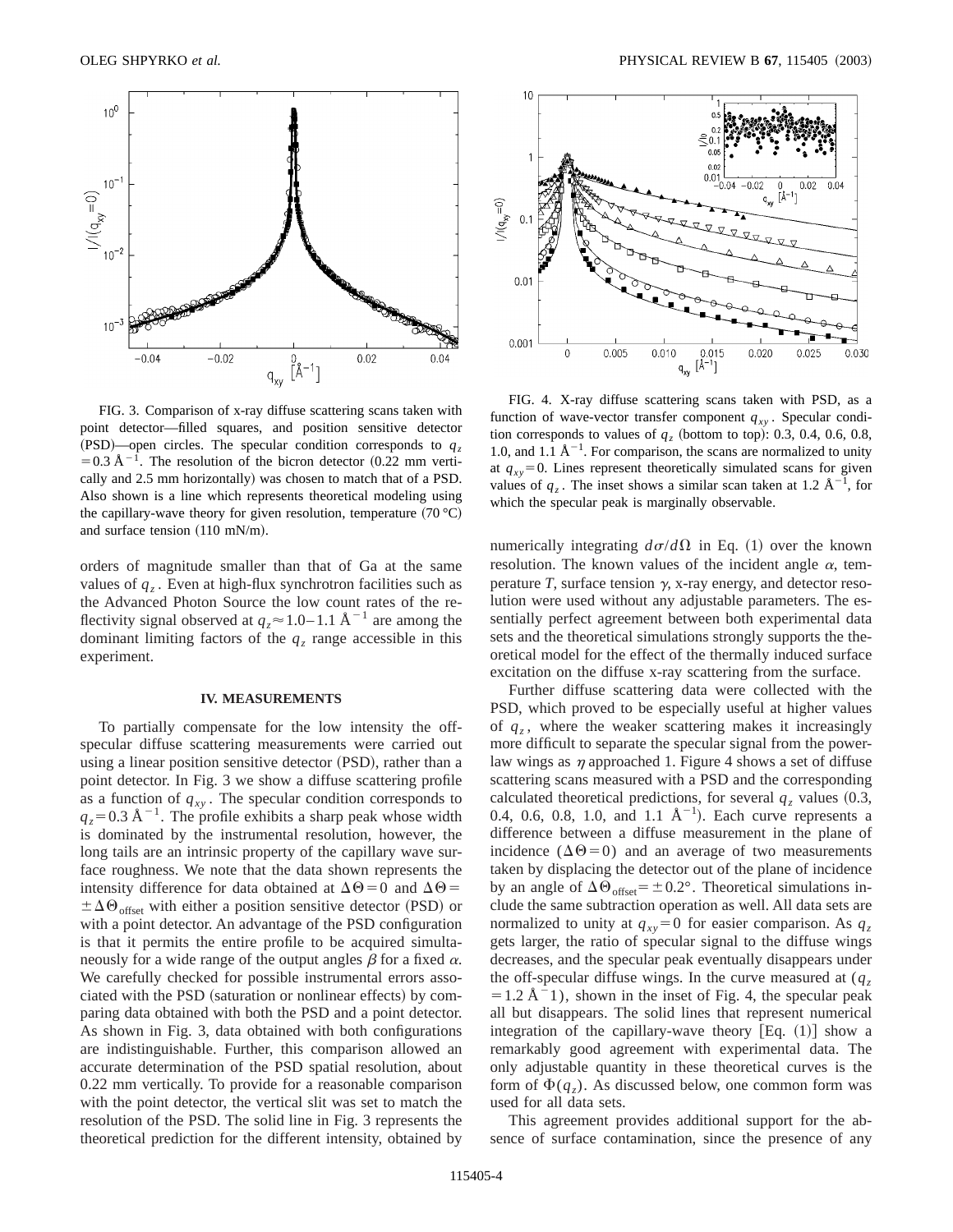

FIG. 5. Effects of varying the horizontal resolution function on the diffuse scattering data. Diffuse scans taken with PSD, peak position corresponding to  $q_z=0.4 \text{ Å}^{-1}$ , as a function of angular deviation from specular condition ( $\alpha - \beta$ ) with fixed vertical resolution  $(0.22$  mm), while horizontal resolution was changed (bottom to top: 2, 4, 8 mm).

kind of inhomogeneous film at the surface would manifest itself in extra x-ray diffuse signal which could not be explained by capillary wave theory alone. Figure 5 shows the effect of varying the shape of the detector resolution on the diffuse scattering data. Changing the horizontal size of the slit in front of the PSD has little effect on either the measured intensity of the specular peak, because of the intrinsic property of the singularity, or on the diffuse scattering at small  $q_{xy}$ , because it is sharply peaked around  $q_{xy} = 0$ . However, far away from the specular condition, the signal is directly proportional to the area of the resolution function, and scales with the size of the slits.

The excellent agreement between the experimental measurements and the theoretical simulations strongly supports our conclusion that by the methods above one can account properly and accurately for both the capillary-wave-induced diffuse scattering in, and the resolution effects on, the measured data. We have therefore employed these results to analyze the specular reflectivity data, to find out whether surface-induced layering exists at the surface of K. Specular reflectivity measurements were made by scanning  $\alpha = \beta$  at both  $\Delta\Theta = 0$  and  $\Delta\Theta = \pm \Delta\Theta_{offset}$ . The  $\beta$  resolution,  $\Delta\beta$  $=0.2^{\circ}$ , was set by fixing the height of the detector slit at 2.5 mm, located 714 mm away from the center of the sample. Likewise, the horizontal resolution was defined by a 2.5 mm-wide slit located at the same position. The ratio of the difference between the specular signal measured at  $\Delta\Theta=0$ and at  $\Delta\Theta = \pm \Delta\Theta_{\text{offset}}$  to the theoretical Fresnel reflectivity from the K liquid-vapor interface is shown in Fig. 6. As expected, there is a Debye-Waller-type effect that causes the data to fall below unity with increasing  $q<sub>z</sub>$ . However, the measured curve (points) decreases slower than the theoretical prediction (dashed line) for the Debye-Waller-like factor in Eq.  $(1)$  convolved with the resolution function.



FIG. 6. Fresnel-normalized reflectivity signal  $R/R_f(q_z)$  for liquid K (circles) compared to capillary wave predictions (dashed line). The inset shows the capillary wave factor  $\eta$  for liquid K as a function of  $q_z$ .

Figure 7 shows the form factor  $\Phi(q_z)$ , obtained by dividing the data in Fig. 6 by the integral of the Debye-Waller factor [see Eq.  $(1)$ ] over the resolution function. In order to compare it with the surface structure factors measured previously for other liquid metals, we have normalized  $q_z$  by the value of  $q_{peak}$ —the value of  $q_z$  at which the layering peak is observed or is expected to be observed. In fact we are comparing the electron density structure factors of the different metals. Alternatively we might have compared the atomic densities; however, none of the atomic form factors vary by



FIG. 7. Surface structure factor  $\Phi(q_z)$  for liquid Ga (open circles), liquid In (open squares), and liquid K (filled circles) obtained from x-ray reflectivity data by deconvolving resolution, Fresnel reflectivity, and capillary wave contributions, shown here as a function of  $q_z/q_{\text{peak}}$ ; here  $q_{\text{peak}}$  is the value of  $q_z$  at which the layering peak is observed (2.4  $\rm \AA^{-1}$  for Ga and 2.2  $\rm \AA^{-1}$  for In) or is expected to be observed  $(1.6 \text{ Å}^{-1}$  for K). The inset shows the same three sets of data extended to a greater range.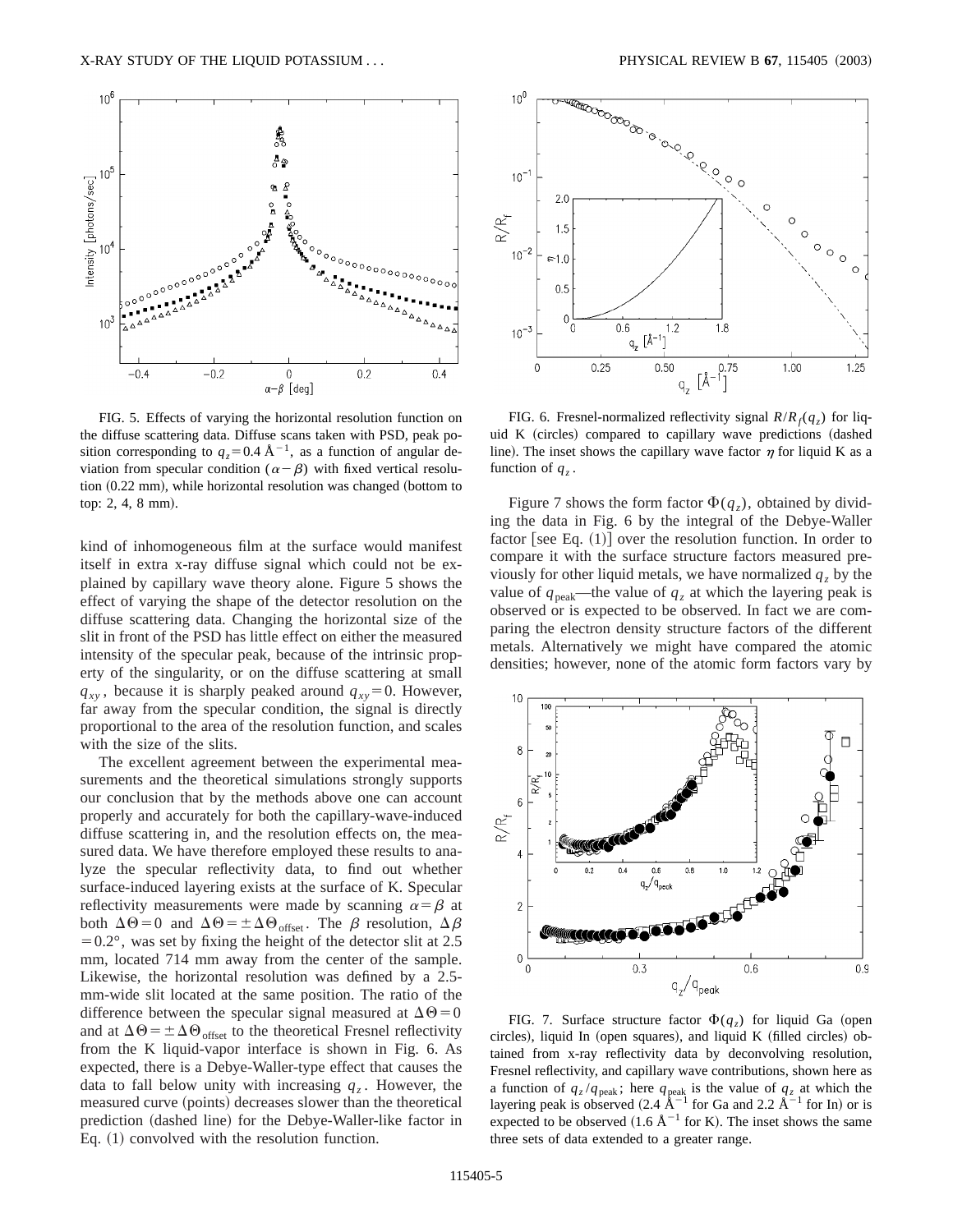more than a few percent over the measured range of  $q<sub>z</sub>$ . The surface structure factor of the pure K is found here to rise clearly above unity and shows a similar functional behavior to that of the pure Ga and In, metals for which the surfaceinduced layering has been well documented.<sup>8,9</sup> The inset shows the same plot comparing the surface structure factors extracted from the specular reflectivity measurements of pure Ga, pure In, and pure K over an extended  $q_z/q_{\text{peak}}$  range. Even though experimental and intrinsic limitations (such as the " $\eta$  effect" discussed above) prevents us from resolving the layering peak in its entirety, it seems clear that liquid K exhibits surface layering similar to that observed in other metals. These experimental results are supported by computer simulations predicting a surface-induced layering in pure potassium.<sup>30</sup>

### **V. DISCUSSION**

In this paper we have expressed the x-ray scattering from the liquid surface, both specular and diffuse, in terms of the product of a thermal fluctuation term and a surface structure term  $[Eq. (3)]$ . This is analogous to the usual treatment of Bragg scattering from three-dimensional crystals for which the intensity is expressed as a product of a structure factor and a phonon-induced Debye-Waller factor. For the liquid surface we have assumed that the thermal fluctuations could be described by capillary waves over all length scales extending from a distance  $\xi \approx \pi/q_{\text{max}}$  that is of the order of the atomic or molecular size, to a macroscopic distance that is determined by the reciprocal of the reflectometer resolution. The gravitationally determined capillary length is ignored since it is many orders of magnitude longer than the resolution-determined length. In fact the capillary wave model is strictly true only for long wavelengths and the assumption that it can be invoked for lengths as small as  $\xi$  is only justified empirically.<sup>7,8,10,11,19</sup> However, the good agreement between the measured diffuse scattering and that predicted by Eq.  $(1)$ , found for a number of liquids including the present one provides a rather general justification for adopting this limit. $31-34$ 

In the present study we generalized the methods that were previously used for liquid surfaces by simultaneously carrying out detailed measurements along and transverse to the specular axis. As in these earlier studies we have been able to verify the  $1/q_{xy}^{2-\eta}$  behavior of the capillary wave form of the surface fluctuations to values of  $\eta=0.82$  and to obtain a measure of the surface structure factor. Aside from recent work by Mitrinovic, Williams, and Schlossman<sup>29</sup> which were carried out to  $\eta=0.62$ , the largest values of  $\eta$  attained in any of the previous studies on liquids were less than half of our value. In view of the fact that the measured value of  $\Phi(q_z)$ depends on proper isolation of the capillary diffuse scattering our confirmation of the capillary model for diffuse scattering from K is essential.

The most significant limitation to the present measurement came about as a result of the fact that due to the thermally excited capillary wave Debye-Waller-like effect, the largest value of  $q<sub>z</sub>$  at which the specular peak can be observed is smaller than 1.6  $A^{-1}$  at which  $\Phi(q_z)$  is expected to have a peak. This limitation can be expressed in terms of the capillary model of Eq. (1) since as  $\eta \rightarrow 2$  the specular peak no longer exists. Another way to see the same thing is that the scattering at the peak of  $\Phi(q_z)$  will be difficult to observe when the product  $\sigma^2(q_{\text{peak}})q_{\text{peak}}^2 \gg 1$ . In essence, this condition occurs when the effective surface roughness approaches that of the surface layer spacing. Although the precise value of  $\sigma(q_{peak})$  depends on the resolution, for the resolutions used to study K,  $\sigma^2(q_{\text{peak}})q_{\text{peak}}^2$  = 13.8. Nevertheless, in this paper we demonstrated by careful measurement of the diffuse scattering with a number of different resolution configurations that it was possible to quantitatively extract values of  $\Phi(q_z)$  for K over a significant range of  $q_z$ . These measurements establish that over the measured range the  $q_z$ -normalized surface structure factor for pure liquid K is nearly identical to that found in Ga and In, with a well defined rise above unity as the peak in  $q<sub>z</sub>$  is approached from below. This strongly suggests that the layering in K is identical to that of other liquid metals, as implied by Velasco *et al.*<sup>5</sup> Finally, we note that the present method could also be applied to nonmetallic liquids having similar surface tensions.35–37 The unresolved and intriguing question of whether the local surface layering in metallic systems is different from that of nonmetallic liquids when the surface tensions involved are similar will have to await future studies.

#### **ACKNOWLEDGMENTS**

This work has been supported by the U.S. Department of Energy Grant No. DE-FG02-88-ER45379, the National Science Foundation Grant No. DMR-01-12494, and the U.S.- Israel Binational Science Foundation, Jerusalem. Work at the CMC Beamlines is supported in part by the Office of Basic Energy Sciences of the U.S. Dept. of Energy and by the National Science Foundation Division of Materials Research. Use of the Advanced Photon Source is supported by the Office of Basic Energy Sciences of the U.S. Department of Energy under Contract No. W-31-109-Eng-38. P.H. acknowledges support from the Deutsche Forschungsgemeinschaft. The help of Arthur Kahaian and Christopher Johnson (CMT) Division, Argonne National Laboratory) in preparing the liquid alkali-metal sample, as well as beamline assistance from Thomas Gog and Chitra Venkataraman (CMC-CAT sector, Argonne National Laboratory), are greatly appreciated.

Cambridge, 1990).

5E. Velasco, P. Tarazona, M. Reinaldo-Falagan, and E. Chacon, J.

<sup>&</sup>lt;sup>1</sup> S. A. Rice, D. Guidotti, H. Lemberg, W. C. Murphy, and A. N. Bloch, Adv. Chem. Phys. **27**, 543 (1974).

 ${}^{2}$ R. Evans and M. Hasegawa, J. Phys. C 14, 5225 (1981).

<sup>&</sup>lt;sup>3</sup>N. H. March, *Liquid Metals* (Cambridge University Press,

<sup>4</sup>M. Iwamatsu and S. K. Lai, J. Phys.: Condens. Matter **4**, 6039  $(1992).$